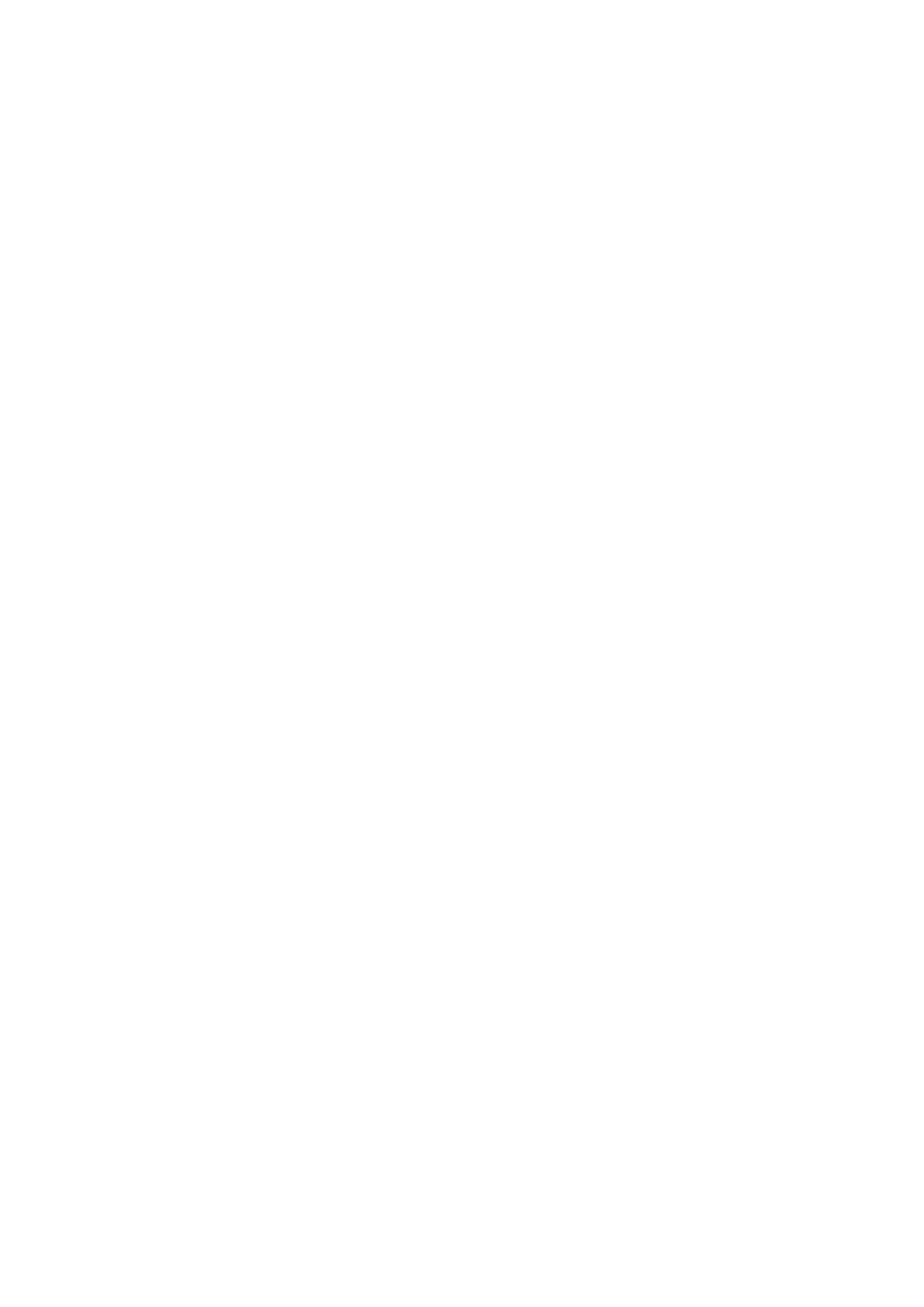- **1.** At its 334th Session (October–November 2018), the Governing Body approved a series of measures concerning the operation of the procedure for the representations submitted under article 24 of the Constitution and asked the Office to make available an information document on the status of pending representations at each March and November session of the Governing Body.
- **2.** The table below lists the representations submitted under article 24 of the Constitution that are currently pending before the Governing Body.

| Country       | Convention                                                                                                    | Complainant<br>organizations                                                                                                                                                                                                                                                                      | <b>Representation status</b>                                                                                                                                                                                                                                                                                                                                                                                                                                                                                                                                                                                                  |
|---------------|---------------------------------------------------------------------------------------------------------------|---------------------------------------------------------------------------------------------------------------------------------------------------------------------------------------------------------------------------------------------------------------------------------------------------|-------------------------------------------------------------------------------------------------------------------------------------------------------------------------------------------------------------------------------------------------------------------------------------------------------------------------------------------------------------------------------------------------------------------------------------------------------------------------------------------------------------------------------------------------------------------------------------------------------------------------------|
| Argentina     | Freedom of Association<br>and Protection of the Right<br>to Organise Convention,<br>1948 (No. 87)             | <b>Confederation of Workers</b><br>of Argentina (CTA<br>Autonomous)                                                                                                                                                                                                                               | At its 324th Session (June 2015),<br>the Governing Body decided that the<br>representation was receivable.<br>Since the representation related to a<br>Convention dealing with trade union<br>rights, and by virtue of article 3(2) of<br>the Standing Orders, the Governing<br>Body referred it to the Committee on<br>Freedom of Association (CFA) for<br>examination in accordance with<br>articles 24 and 25 of the Constitution<br>(GB.324/INS/8/2, paragraph 5).<br>Case No. 3165 is currently pending<br>before the CFA.                                                                                               |
| <b>Brazil</b> | Labour Inspection<br>Convention, 1947 (No. 81);<br><b>Collective Bargaining</b><br>Convention, 1981 (No. 154) | Central Organization of<br>Workers of Brazil, General<br><b>Confederation of Workers</b><br>of Brazil, Single Central<br>Organization of Workers,<br>Força Sindical, New<br>Central Union of Workers,<br><b>General Union of Workers</b><br>and Confederation of<br><b>Brazilian Trade Unions</b> | At its 328th Session (October-<br>November 2016), the Governing<br>Body decided that the<br>representation was not receivable in<br>respect of Convention No. 81.<br>It also decided that the<br>representation was receivable in<br>respect of Convention No. 154 and,<br>by virtue of article 3(2) of the<br>Standing Orders, since the<br>representation relates to a<br>Convention dealing with trade union<br>rights, referred it to the CFA for<br>examination in accordance with<br>articles 24 and 25 of the Constitution<br>(GB.328/INS/18/4, paragraph 5).<br>Case No. 3264 is currently pending<br>before the CFA. |
| Chile         | Promotional Framework for<br>Occupational Safety and<br>Health Convention, 2006<br>(No. 187)                  | College of Teachers of<br>Chile AG                                                                                                                                                                                                                                                                | At its 333rd Session (June 2018),<br>the Governing Body decided to:<br>(a) postpone once again the<br>appointment of the committee<br>charged with examining the new<br>representation pending further<br>examination by the Committee of<br>Experts on the Application of<br>Conventions and<br>Recommendations (CEACR) of<br>the follow-up given to the<br>recommendations previously<br>adopted by the Governing Body;                                                                                                                                                                                                     |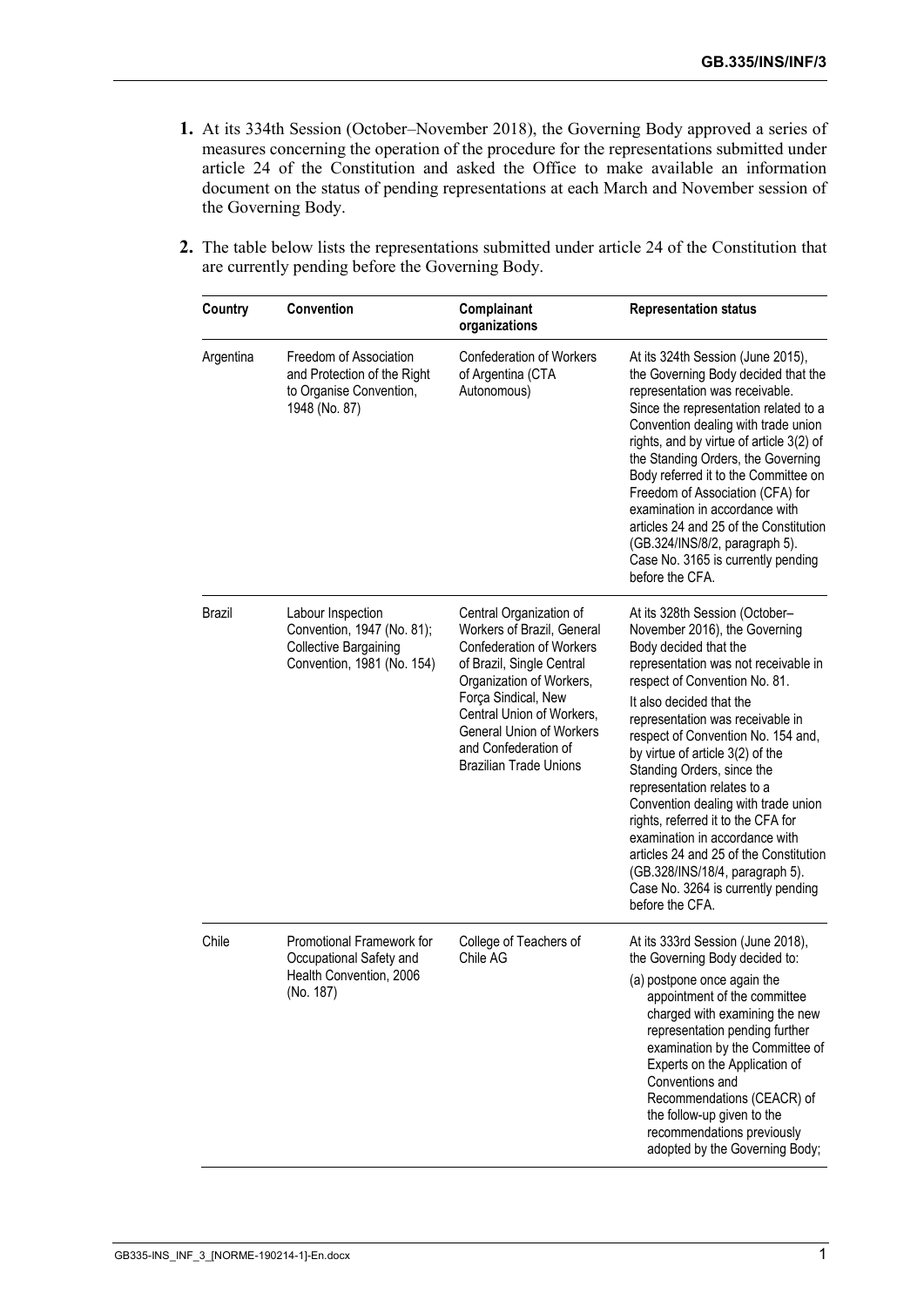| Country    | <b>Convention</b>                                                                                                                                                                                                                            | Complainant<br>organizations                                                                                                                                                                                                                 | <b>Representation status</b>                                                                                                                                                                                                                                                                                                                                                                                                                                                         |
|------------|----------------------------------------------------------------------------------------------------------------------------------------------------------------------------------------------------------------------------------------------|----------------------------------------------------------------------------------------------------------------------------------------------------------------------------------------------------------------------------------------------|--------------------------------------------------------------------------------------------------------------------------------------------------------------------------------------------------------------------------------------------------------------------------------------------------------------------------------------------------------------------------------------------------------------------------------------------------------------------------------------|
|            |                                                                                                                                                                                                                                              |                                                                                                                                                                                                                                              | (b) invite the CEACR to examine at<br>its 2019 session the application<br>by Chile of Convention No. 187;<br>and                                                                                                                                                                                                                                                                                                                                                                     |
|            |                                                                                                                                                                                                                                              |                                                                                                                                                                                                                                              | (c) invite the Government of Chile to<br>provide the CEACR with further<br>information on the issues raised<br>in document GB.333/INS/8/1 with<br>regard to the application of<br>Convention No. 187, to be<br>examined by the CEACR at its<br>90th Session (November-<br>December 2019)<br>(GB.333/INS/8/1, paragraph 7).                                                                                                                                                           |
| Chile      | Discrimination<br>(Employment and<br>Occupation) Convention,<br>1958 (No. 111)                                                                                                                                                               | Single Central<br>Organization of Chilean<br>Workers (CUT)                                                                                                                                                                                   | At its 334th Session (October-<br>November 2018), the Governing<br>Body decided that the<br>representation was receivable and<br>to set up a tripartite committee to<br>examine it (GB.334/INS/14/2,<br>paragraph 5). In the process of<br>designating members of the ad hoc<br>tripartite committee.                                                                                                                                                                                |
| Colombia   | Protection of Wages<br>Convention, 1949 (No. 95)                                                                                                                                                                                             | General Confederation of<br>Labour (CGT),<br><b>Confederation of Workers</b><br>of Colombia (CTC), Single<br><b>Confederation of Workers</b><br>of Colombia (CUT), and<br>National Association of<br><b>Ecopetrol Retirees</b><br>(ANPE2010) | At its 333rd Session (June 2018),<br>the Governing Body decided to:                                                                                                                                                                                                                                                                                                                                                                                                                  |
|            |                                                                                                                                                                                                                                              |                                                                                                                                                                                                                                              | (a) declare the representation<br>receivable:                                                                                                                                                                                                                                                                                                                                                                                                                                        |
|            |                                                                                                                                                                                                                                              |                                                                                                                                                                                                                                              | (b) refer the matter to the CEACR<br>taking into account that the<br>allegations submitted by the<br>complainant organizations were<br>being examined by the CEACR<br>and that the Government had<br>been requested to send a report<br>in 2018 on this matter; and                                                                                                                                                                                                                  |
|            |                                                                                                                                                                                                                                              |                                                                                                                                                                                                                                              | (c) resume its consideration of the<br>matter based on the outcome of<br>the CEACR's examination<br>(GB.333/INS/8/3, paragraph 6).                                                                                                                                                                                                                                                                                                                                                   |
| Costa Rica | Freedom of Association<br>and Protection of the Right<br>to Organise Convention,<br>1948 (No. 87); Right to<br>Organise and Collective<br>Bargaining Convention,<br>1949 (No. 98); Workers'<br>Representatives<br>Convention, 1971 (No. 135) | Rerum Novarum<br><b>Confederation of Workers</b><br>(CTRN), Costa Rican<br>Workers' Movement<br>Confederation (CMTC),<br>Unitary Confederation of<br>Workers (CUT) and Juanito<br>Mora Trade Union<br>Confederation (CSJM)                   | At its 328th Session (October-<br>November 2016), the Governing<br>Body decided that the<br>representation was receivable and,<br>by virtue of article 3(2) of the<br>Standing Orders, since the<br>representation related to a<br>Convention dealing with trade union<br>rights, referred it to the CFA for<br>examination in accordance with<br>articles 24 and 25 of the Constitution<br>(GB.328/INS/18/3, paragraph 5).<br>Case No. 3241 is currently pending<br>before the CFA. |